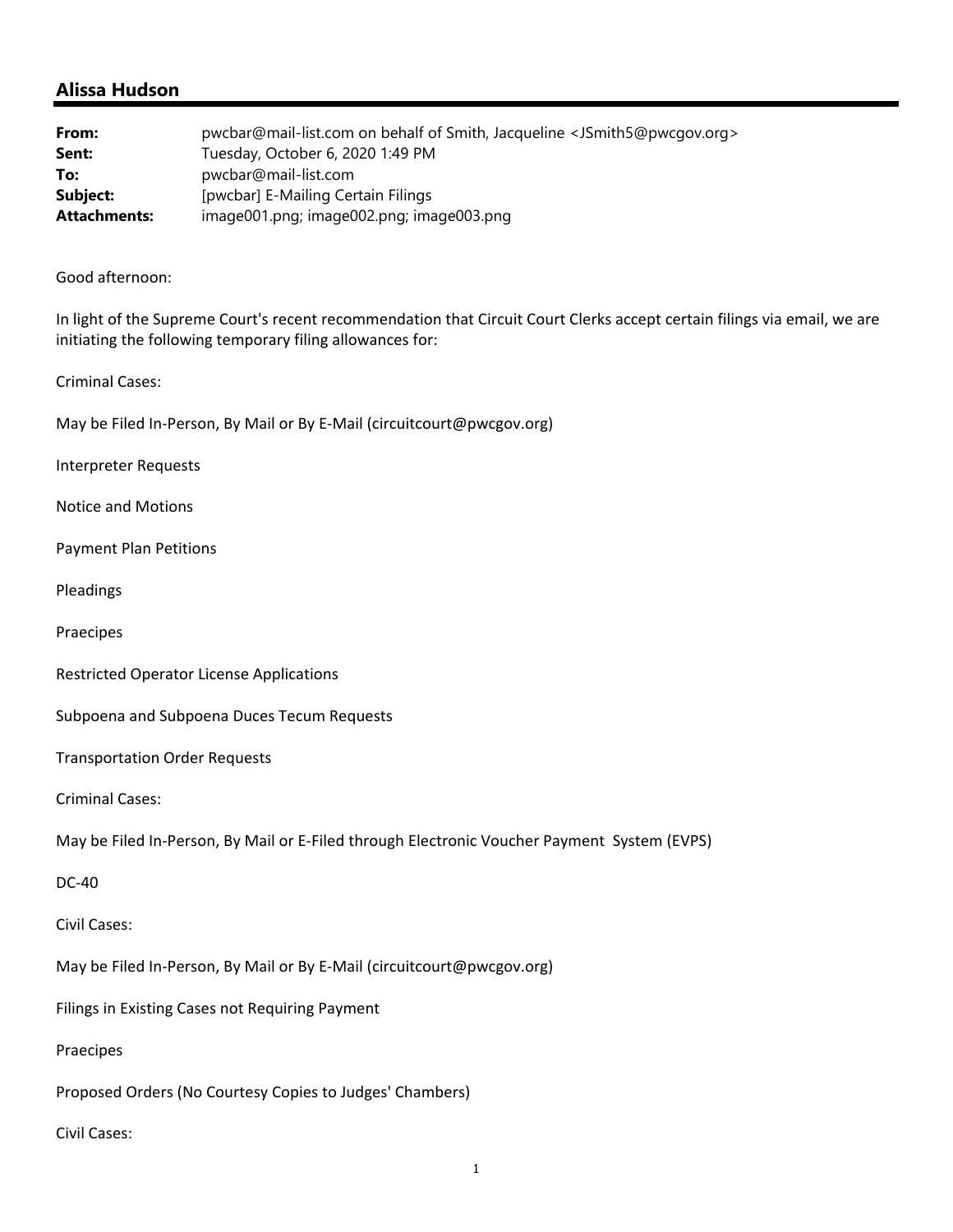May be Filed In‐Person, By Mail or E‐Filed through Virginia Judiciary E‐Filing System (VJEFS)

Case Initiating Documents (i.e. Complaint, Petition, etc.)

Subsequent Filings in E‐Filed Cases

Civil Cases:

May be Filed In‐Person or By Mail ONLY

Case Filings Requiring Payment of a Fee (when case not initiated via e‐filing in VJEFS)

Vital Records Documents

 $VS - 4$ 

VS‐21

Please note the following:

 1. Hours for filing by email are 8:30a.m.‐4:00p.m. business days. Any filings received after the close of business will be deemed filed the next business day.

 2. Hours for e‐filing via VJEFS remain 8:30a.m.‐7:00p.m. Any filings received after 7:00p.m. will be deemed filed the next business day.

3. E-mailed filings MUST be submitted in pdf form.

4. E-mailed filings will receive an emailed response acknowledging receipt and filing.

 5. When filing via e‐mail, additional copies should not be submitted via any other route (including courtesy copies to Judges' Chambers) in order to avoid entry of duplicate Orders.

 6. Appeals from Juvenile & Domestic Relations Court and General District Court should still be noticed in the originating court following that court's filing requirements.

This information will be posted to our website, social media and in the courthouse.

Thank you,

Jackie Jacqueline C. Smith, Esquire Clerk of Circuit Court for Prince William County, Manassas & Manassas Park 9311 Lee Avenue, Manassas, Virginia 20110

Connect with us

[Facebook]<https://www.facebook.com/PWCCircuitCourt/> [Instagram] <https://www.instagram.com/pwccircuitcourt/> [Twitter] <https://twitter.com/pwccircuitcourt?lang=en>

‐‐‐‐‐‐‐‐‐‐‐‐‐‐‐‐‐‐‐‐‐‐‐‐‐‐‐‐‐‐‐‐‐‐‐‐‐‐‐‐‐‐‐‐‐‐‐‐‐‐‐‐‐‐‐‐‐‐‐‐‐‐‐‐‐‐‐‐‐‐‐‐‐‐‐

Post your message to the list by sending it to pwcbar@mail‐list.com.

 To contact the list owner, send your message to pwcbar‐list‐owner@mail‐list.com.

mail-list.com PWC Bar Association, P.O. Box 31, Manassas, VA 20108 USA